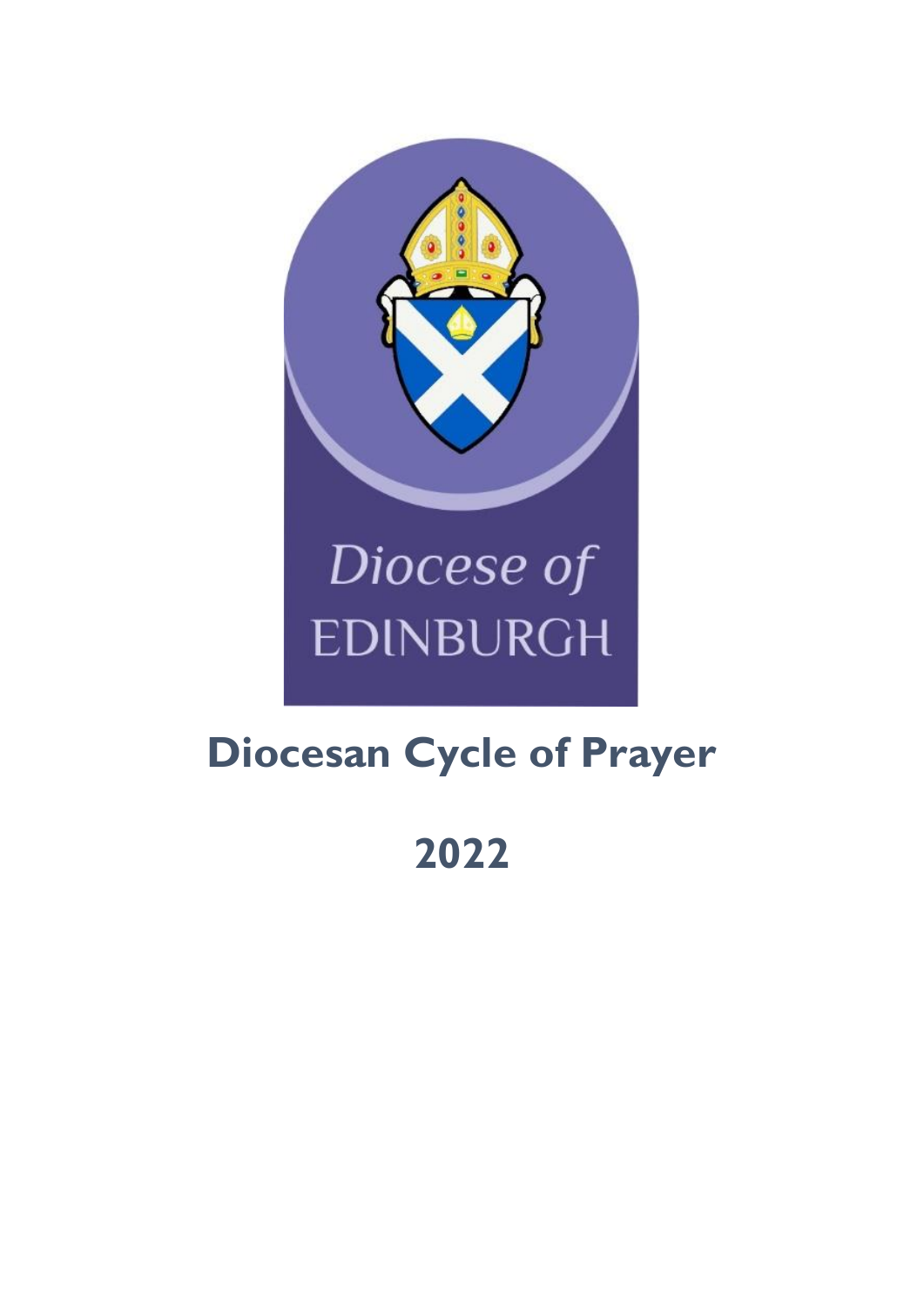The format of this Prayer Leaflet allows for either day by day prayer through the month or a complete cycle which can be used over a two month period using the Month A and Month B entries.

| <b>Month A</b> | <b>Month B</b> |
|----------------|----------------|
| January        | February       |
| March          | April          |
| May            | June           |
| July           | August         |
| September      | October        |
| November       | December       |

Each day offer a prayer for Our Environment. You may like to conclude each prayer with these words from Psalm 104:

#### *Send forth your Spirit O Lord And renew the face of the Earth*

Copies are available to download from the Edinburgh Diocese website at [www.edinburgh.anglican.org](http://www.edinburgh.anglican.org/)  Hard copies are available upon request from the Diocesan Office. Please email *Morris@dioceseofedinburgh.org* with how many you require and your postal address.

## **Changes or corrections to the content should be notified by email to:**

bishopsPA@dioceseofedinburgh.org

#### **Or in writing to:**

Bishop's PA The Diocesan Office 21a Grosvenor Crescent **Edinburgh** EH12 5EL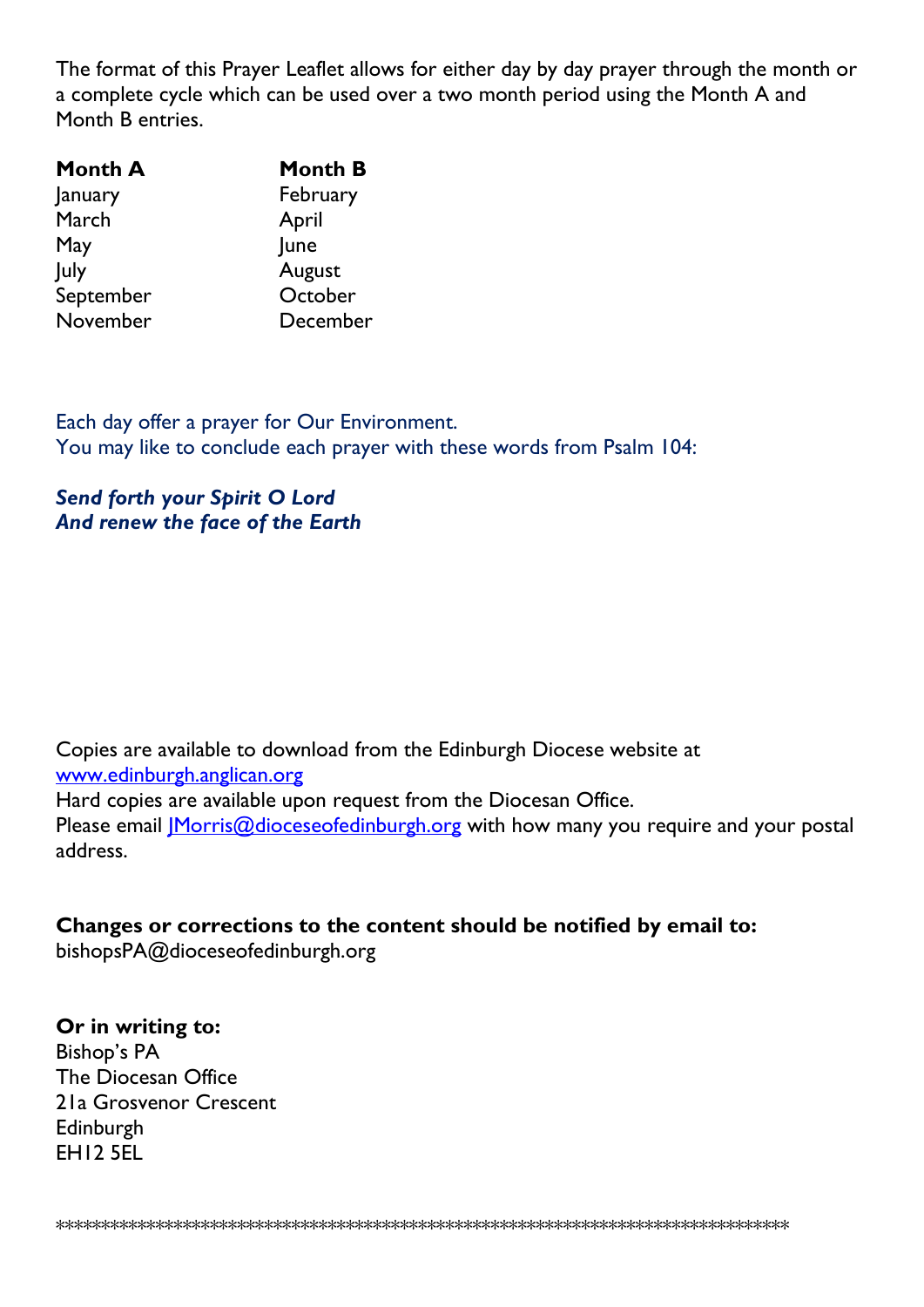We pray for Christian Aid's projects across the world, sometimes introducing new environmental practices and sometimes responding to disasters with emergency help.

## **Month A**

#### **Bishop John**

**St Mary's Cathedral:** John Conway and Susie Gibbs; Marion and Steve Chatterley; Paul Foster; and for all involved in ministry there

*Local Concerns*: Encouraging the congregation in the development of the use of the Cathedral grounds and buildings to deepen prayer, enable mission and tackle financial deficits. The music staff, choir and all St Mary's Music School. The Cathedral's vocation in the Diocese to support the Bishop, other charges, and to engage with the City of Edinburgh

#### **Month B**

#### **Bishop John**

**Cathedral Chapter:** John Conway, *Provost*; Frances Burberry, *Dean;* Sarah Shaw, *Synod Clerk*; Anne Tomlinson, *Pantonian Professor*; Marion Chatterley, *Vice Provost*; Bob King; Dean Fostekew; Sophia Marriage;

**Honorary Canons:** Bill Brockie; David Rimmer; Alex Black; Michael Maudsley; John Richardson; Jane Millard; Timothy Morris; Michael Fuller; Douglas Kornahrens; Dave Richards; John Lindsay; Carrie Applegath; Paul Foster; Fred Tomlinson; Susan Macdonald; Graham Forbes; John McLuckie; Malcolm Round

**Honorary Lay Canons:** David Palmer; Helen Hood; Paul Foster, Alistair Dinnie **Dean Emeritus: |im Mein** 

#### **Day 2**

Faithful Creator we offer gratitude for our church gardens and graveyards and all who tend them. May they be safe havens for wildlife and people alike. "Even the sparrow finds a home, and the swallow a nest for herself, where she may lay her young, at your altars". (Psalm 84 v3)

# **Month A**

#### **Bishop John**

**St Mungo's, Balerno:** Ollie and Laura Clegg; and for all involved in ministry there. *Local Concerns:* That we would continue to see ways of building connection within Balerno and Livingston, and for ongoing effective evangelism, including "Alpha" Courses, and our Minis group in Balerno for babies, toddlers and their carers. For integration and spiritual formation of new Christians. For our House Groups which provide an essential connection point for our congregation. For the growing children's, young people's and family work. For our continued relationships with Balerno High School and St Margaret's Academy in Livingston where we meet for our services and for temporary venues required during the pandemic. For the Wellness Centre and its counselling service for the community. For our developing partnership with Holy Trinity, Wester Hailes and ongoing mission support both locally and internationally.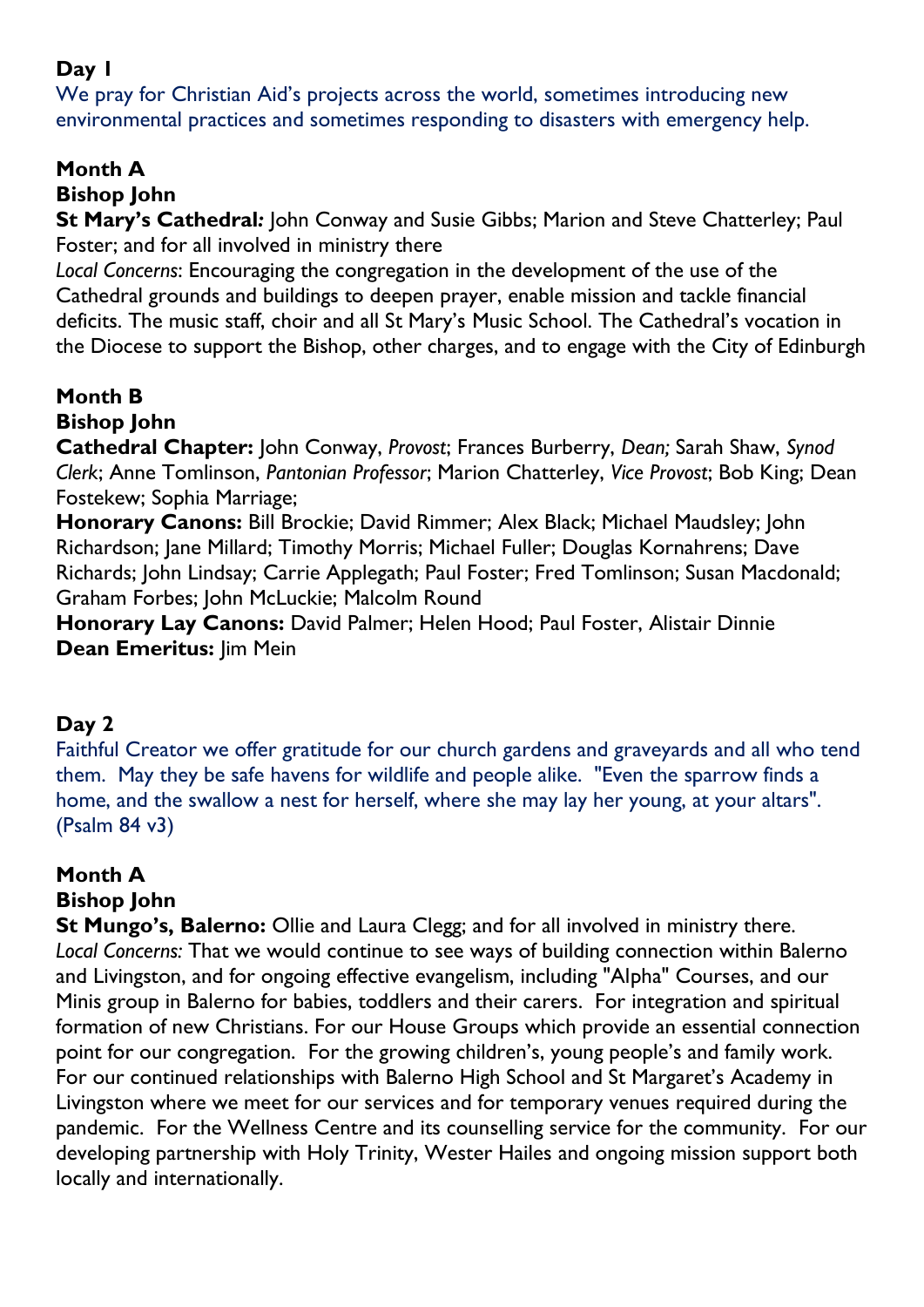**St Ninian's, Comely Bank**: Frances Burberry, David de Pomerai, Pat Treherne, Alan Baker; and for all involved in ministry there.

*Local concerns:* For our focus towards building local relationships by getting to know our neighbours in one-to-one conversations and establishing a clear vision and strategy for our work with children and families. For Ninian's Nippers and Coffee Hub, that they can restart to meet the needs of families and those retired looking for connection and community. For our Eco Group in its leadership on environmental activities and climate justice issues.

#### **Fettes College:** Tony Clark

#### **Day 3**

God of seedtime and harvest we give thanks for all who work in agriculture. We acknowledge the difficulties faced by farmers around the world due to changing weather patterns and increased pests and diseases. Help us to be mindful to avoid food waste and to be more modest in what we demand from the land.

#### **Month A**

#### **Bishop John**

#### **Mustard Seed Edinburgh**: Richard Cornfield - Pioneer Priest;

Pray for especially as we seek to grow our links with the community through our Soul Food Meals. Pray for the development of a daily drop in centre for Soul Food especially for those who are homeless, isolated, with poor mental health and addicted. Pray for our linked charge with St Margaret's Easter Road as together we offer Christian worship and witness to the local community.

# **Month B**

### **Bishop John**

**St Margaret's, Easter Road:** Colin and Jennifer Reed and all involved in ministry there. *Local Concerns:* For witness in the local community and outreach to local community groups. For St Margaret's Parent and Toddler Groups.

#### **Day 4**

We pray for the Scottish Government, for a spirit of wisdom and determination in its environmental policy-making, including the challenge of a Just Transition away from fossilfuels.

#### **Month A**

#### **Bishop John**

**St Mary's, Dalmahoy:** Christine Downey, Janet Dyer, Pastoral Visiting Team and all those involved in other ministries; the 'Dalmations' group; our new ministry with young people planning team; and for us all in our ministries within the community and family life.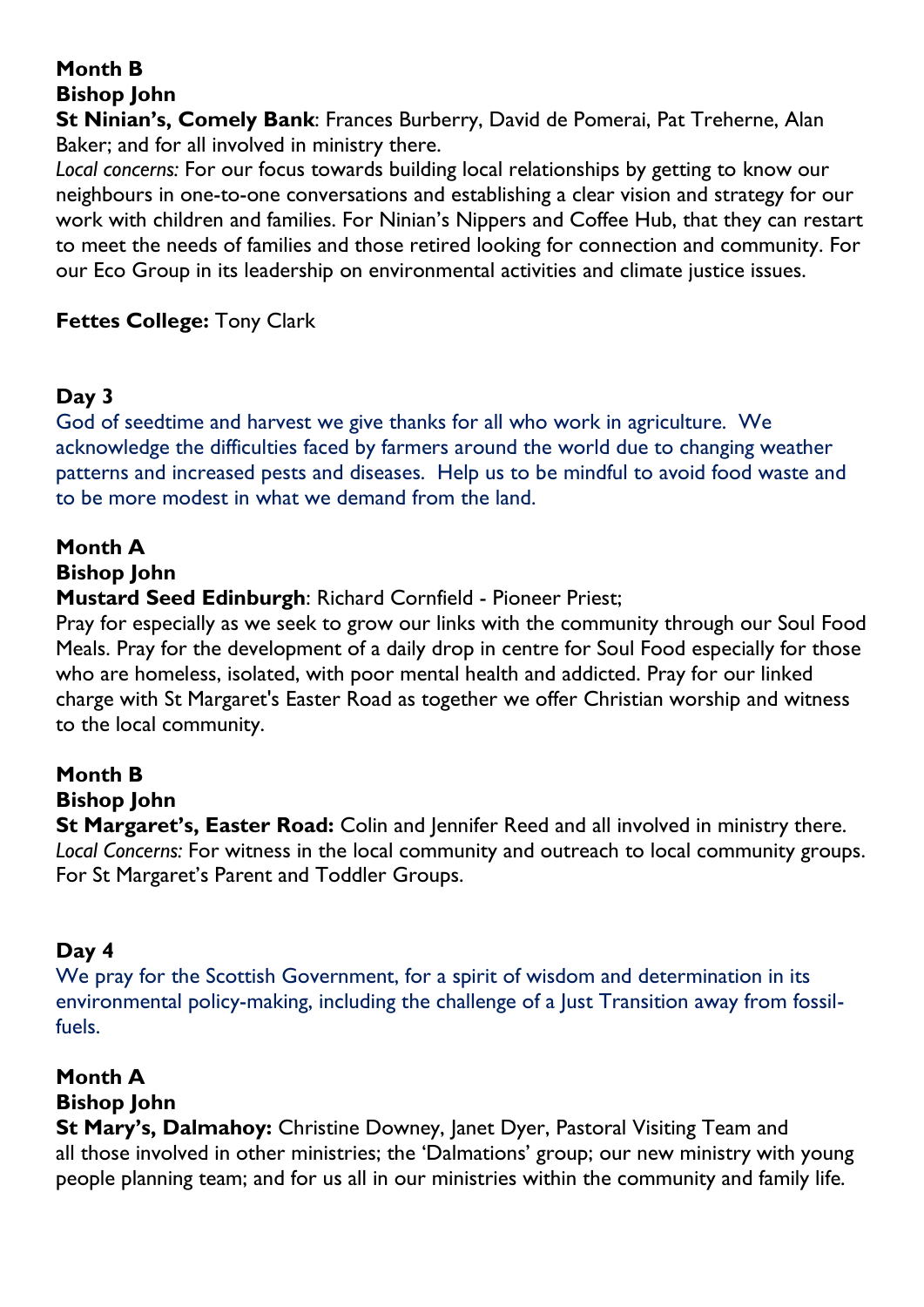*Local Concerns:* the ministry to wedding couples and visitors; visitors to the city and the Lothians; developing relations with local churches and opportunities for us all with expansion around Ratho, East Calder and Kirknewton.

# **Month B**

## **Bishop John**

**St Paul's and St George's, York Place:** David Richards; Libby Talbot; Paul Sawrey; and all who are involved in ministry from here.

*Local concerns*: Saturday Meal – a meal / community for over 100 people who are homeless, run every Saturday evening; Babies and Toddlers groups on Thursdays; Alpha, Marriage Preparation, Marriage, Parenting, Freedom in Christ and Bible Lab courses being run during the year; our strategy of whole life discipleship, social transformation and deepening influence, together with our hopes of future church planting.

# **Day 5**

God who clothes the lilies of the field, we give thanks for the wonderous diversity of plant and animal life. Help us to care for each sparrow as much as you do.

#### **Month A**

#### **Bishop John**

**St Vincent's Chapel, St Vincent Street:** John and Rachel Penman, Michael and Ellie Hull, William Mounsey, Linda Harknett and all involved in ministry there. *Local Concerns:* Raising awareness of the building and congregation amongst the people of Stockbridge and the New Town. Pray for the community groups who make use of the premises.

# **Month B**

#### **Bishop John**

**St Martin of Tours, Tynecastle:** John Vincent, Sarah Kilbey and Stuart Robertson, the Vestry and for all involved in ministry there.

*Local Concerns:* Pray for St Martin's congregation in its discipleship, its discernment of God's mission in the local community, its work with families, the strengthening of relationships through the use of its building, and for a deepening of ecumenical links.

# **Day 6**

We celebrate Green businesses and social enterprises such as Vegware in Edinburgh and CK Polymers near Melrose and we pray that all local businesses will find ways to improve sustainability.

# **Month A**

#### **Bishop John**

**Christ Church, Falkirk:** Sarah Shaw; Ann Smith; and for the lay ministry team. *Local Concerns:* A growing understanding of discipleship and a recognition of how God is calling us to serve our communities. Please pray for new opportunities and also the existing projects we support.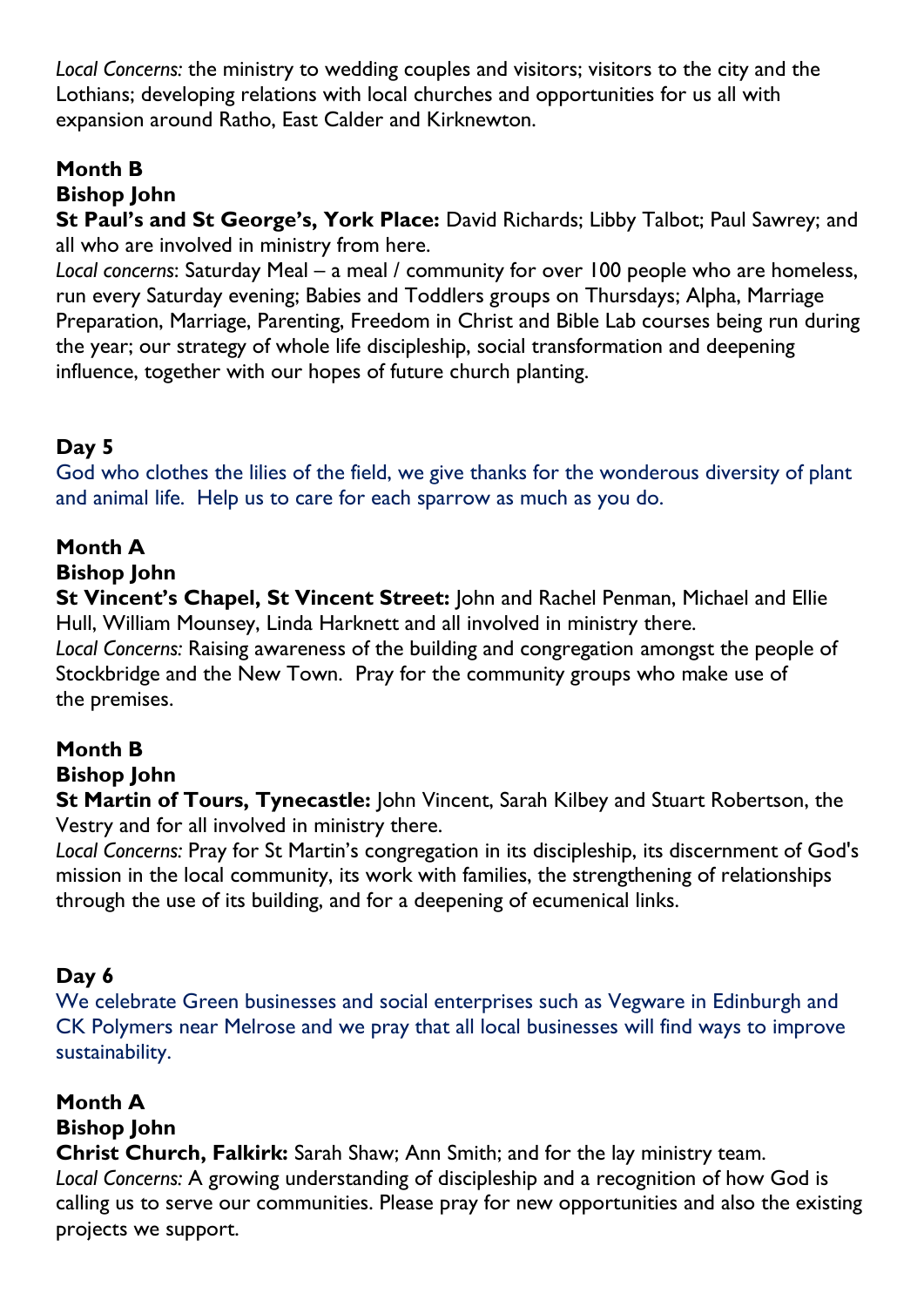**St Mary's, Grangemouth, and St Catharine's, Bo'ness:** Willie & Sarah Shaw, Isabel Dowlen, and Susan Ward.

*Local concerns:* A growing understanding of what mission means and how God wants us to serve our communities better - also for existing projects we are involved in: Grangemouth Community Care, Hope Street in Bo'ness. Continued opportunities for local churches to work together for Christ. For Messy Church, contacts with schools, and our own young people - that this ministry will be fruitful. For our fellowship as individual charges and as a linked charge.

# **Day 7**

We thank God for organisations like the Scottish Wildlife Trust – for their good stewardship of nature reserves, nurturing diverse habitats including bogs, fens, meadow, lochs and post-industrial sites such as Addiewell Bing and Jupiter Urban Wildlife Centre. We ask blessing that these areas will flourish as pockets of wildlife.

#### **Month A**

#### **Bishop John**

**The Diocesan Office:** Frances Burberry, *Dean of Edinburgh*; Dean Fostekew, *Bishop's Chaplain*; Anna Poole QC, *Diocesan Chancellor*; Pippa Snell, *Diocesan Registrar*; Godfrey Robson, *Diocesan Secretary*; Simon Filsell, *Diocesan Administrator*; Sam Campbell, *Bishop's P.A.*; Robert Guthrie, *Administrative Assistant;* Claire Benton-Evans, *Youth & Children Officer*; Joanna Morris, *Administrative Assistant;* Jane Maclaren; *Ministry Development Officer*

**The General Synod Office:** The Secretary General; All who serve on Committees and Boards; All members of the General Synod.

# **Month B**

#### **Bishop John**

**St Columba's, Bathgate:** For the congregation during our interregnum, Douglas and Pat Cameron and all involved in ministry there.

*Local concerns:* Planning for playing our part in the building of God's Kingdom in a post-Covid world. How to use our building and our people to serve one another and to reach out into our local community as restrictions ease. Strengthening our ecumenical relationships for our mutual spiritual growth, fellowship and service to the wider community. For a deeper, meaningful engagement though social media for people who wish to connect with us.

**St Peter's, Linlithgow:** Christine Barclay, Peter and Markie Woodifield, Jim and Helen Mein, Tim and Christine Tunley and all involved in ministry there.

Local concerns: Planning for playing our part in the building of God's Kingdom in a post-Covid world. How to use our position on the high street, our unique building and our people to serve one another and to reach out into our local community as we emerge from Covid-19. Strengthening our ecumenical relationships for our mutual spiritual growth, fellowship and service to the wider community. For a deeper, meaningful engagement though social media for people who wish to connect with us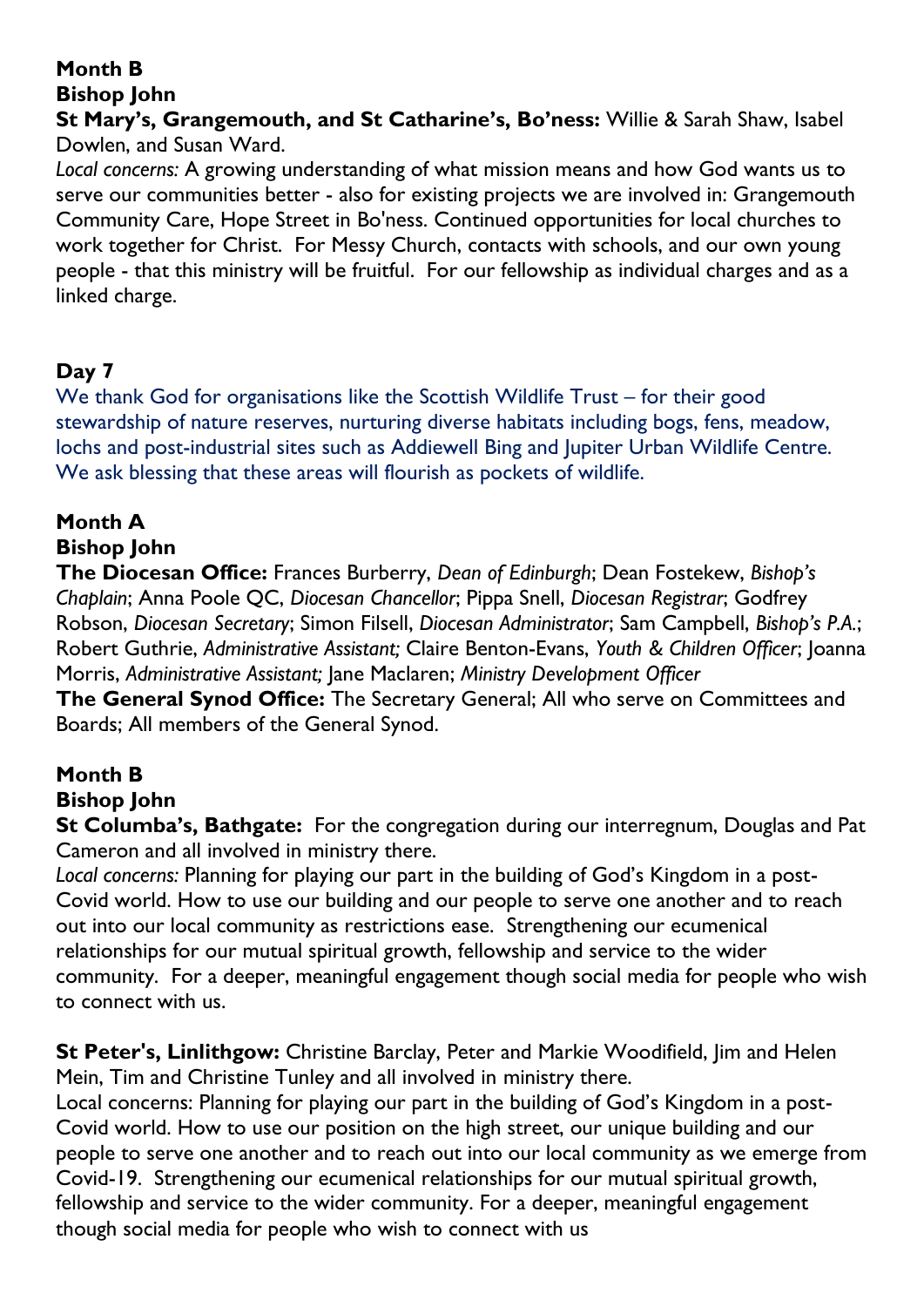God of the future, we give thanks for young people around the world who are challenging governments to respond to the climate emergency. May they have the endurance to achieve results. Help us to stand alongside them so that their fears for the future can be turned into hope.

# **Month A**

#### **Bishop John**

**St David of Scotland, Pilton:** Andrew Bain and all our supporting clergy; for the Vestry and congregation. For our newly re-started mid-week Eucharist and lunch, that we may offer welcome and friendship to people around us. For our young people and their participation in our life together.

*Local Concerns:* For increasing co-operation with other local churches; growing the congregation spiritually and numerically.

# **Month B**

#### **Bishop John**

**St Salvador's, Stenhouse**: Andrew Bain, Mariusz Wojciechowski, Jenny Floether, Ross Jesmont, Amanda Wright, the Vestry and congregation and all who share in our life and mission. We give thanks for new members and for those beginning new journeys in faith. *Local Concerns:* For our Food Bank (and our volunteers and supporters) and the local people who come week by week, and for growing relationships with our community; for our partnership with Stenhouse Baptist Church.

# **Day 9**

Creator God we praise you for uplands and their wild-life, grateful too for the enjoyment we receive from the beautiful hills in our area.

#### **Month A and B**

**St Mary and All Souls, Coldstream;** Chris and Pauline Jones; *Priest-in-Charge Linked Charge of Berwickshire churches*.

*For the church*: That we might find new strength in Christ after some of the struggles of this last year. That we might nurture the little shoots of possibility as we seek to share the love of God's Kingdom within our community. Our ongoing health and growth through Alpha and with the Cinnamon Network; our Sunday Morning Gathering and Taize services; our sister churches in the Berwickshire team; our developing relationships with Revd D Taverner; for our International Link with Thomas Thomson Church in Ghana and for our friends in Almaden, California.

*For our community:* That we might be able to play a part in the long journey out of the Covid-19 pandemic. For our neighbouring houses; all our sick and housebound; for all in our School, Health Centre and Care Homes.

**St Ebba's, Eyemouth**: Chris and Pauline Jones; *Priest-in-Charge, Linked Charge of Berwickshire Churches.*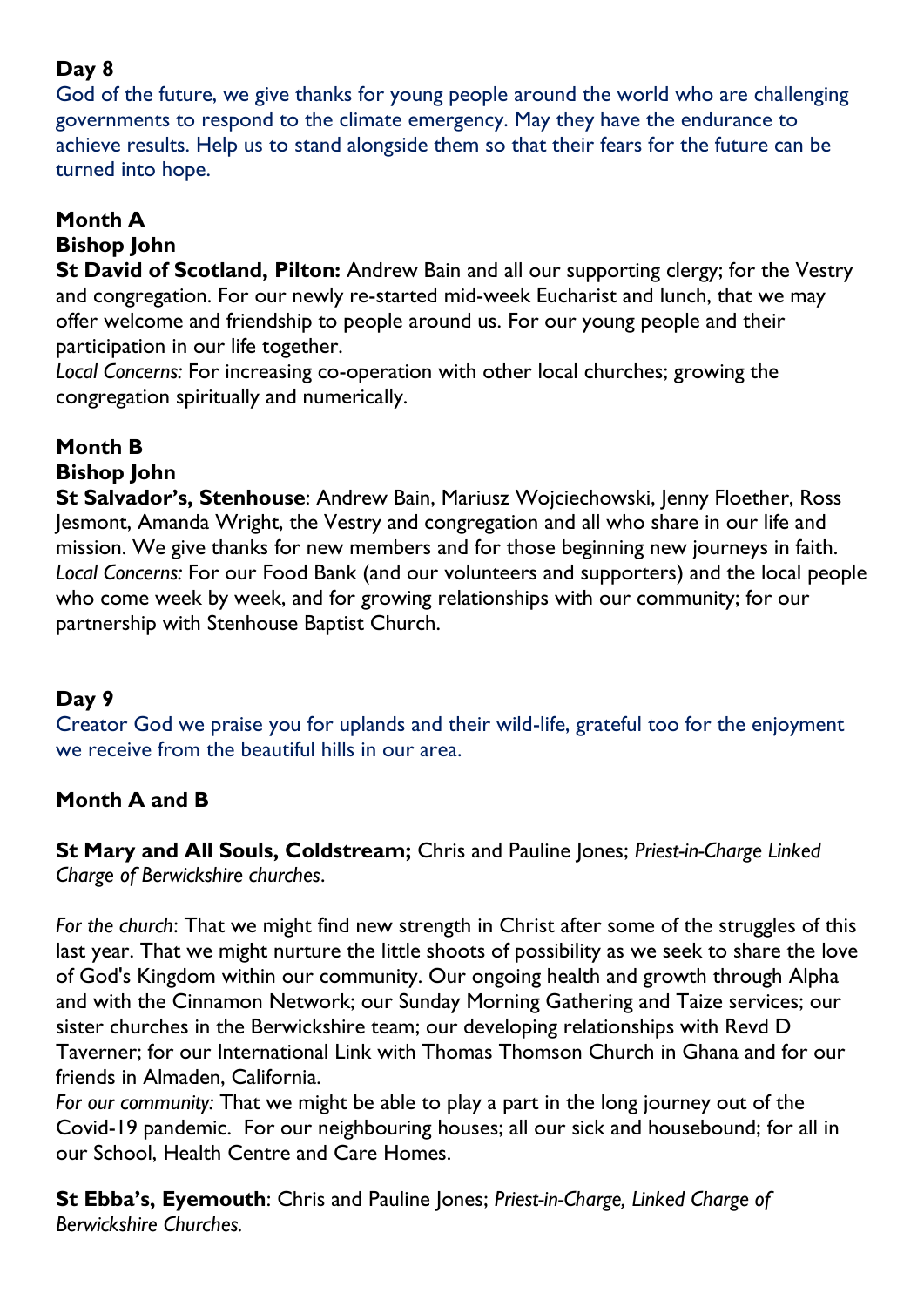*For the church:* That we might know God's vision as we seek to look outward to serving our community; that we might find new ways to share God's love for all; for our 'Tea & Hymns' service; for our sister churches in the Berwickshire team; for our developing relationships with the other churches in Eyemouth.

*For our community:* for the work of Berwickshire Christian Youth Trust, the Food-Bank and for the Royal National Mission to Deep Sea Fishermen.

**Christ Church, Duns:** Chris and Pauline Jones; *Priest-in-Charge, Linked Charge of Berwickshire Churches*

*For the church*: As we seek to develop the worship and ministry of the church; for our sister churches in the Berwickshire group; for our monthly evening service - that it might always be attractive; for the Vestry and their service; for our developing relationships with Revd A Robertson and the Churches together in Duns.

*For our community:* For our ministry and outreach, that we might develop our mission into the wider community as we seek to look outward with the love of God; our pastoral care, that we might, through our mission and ministry, make a difference.

#### **Day 10**

Christ who journeyed on foot, have mercy on us who are so eager to get from A to B that we pollute our own air and threaten our own future. Teach us to travel more mindfully which may mean travelling less.

#### **Month A**

**Bishop JohnChurch of the Good Shepherd, Murrayfield:** Dean Fostekew and William Mounsey; Russell Duncan (*Assistant Curate*); Caroline Longley *(Lay Reader);* and for all involved in ministry to the local community and for the Vestry.

*Local Concerns:* The continual development and discernment of the call to mission and ministry of the congregation; for the Ecumenical Partnership of Murrayfield Churches Together (Saughtonhall United Reformed Church and Murrayfield Parish Church) especially for the Murrayfield Club (for those living with Dementia); for Ecudare (a self-help charity in Kenya for families living with HIV and AIDS) and for the developing work with children through Messy Church.

# **Month B**

#### **Bishop John**

**Holy Trinity, Haddington:** Liz O' Ryan, John Richardson; John Lindsay; John Wood; Alex Black, Sari Salvesen; and for all involved in ministry there.

*Local Concerns:* Praying for the town and surrounding villages as we emerge from the effects of the pandemic; that the deepening of relationships and care for each other continues. For the continued and developing use of technology to further the mission of the church. For ecumenical relationships to continue to grow; for the local foodbank in which many members are involved; for outreach into the new housing developments of Haddington; for the pastoral care of those who are weary and struggling.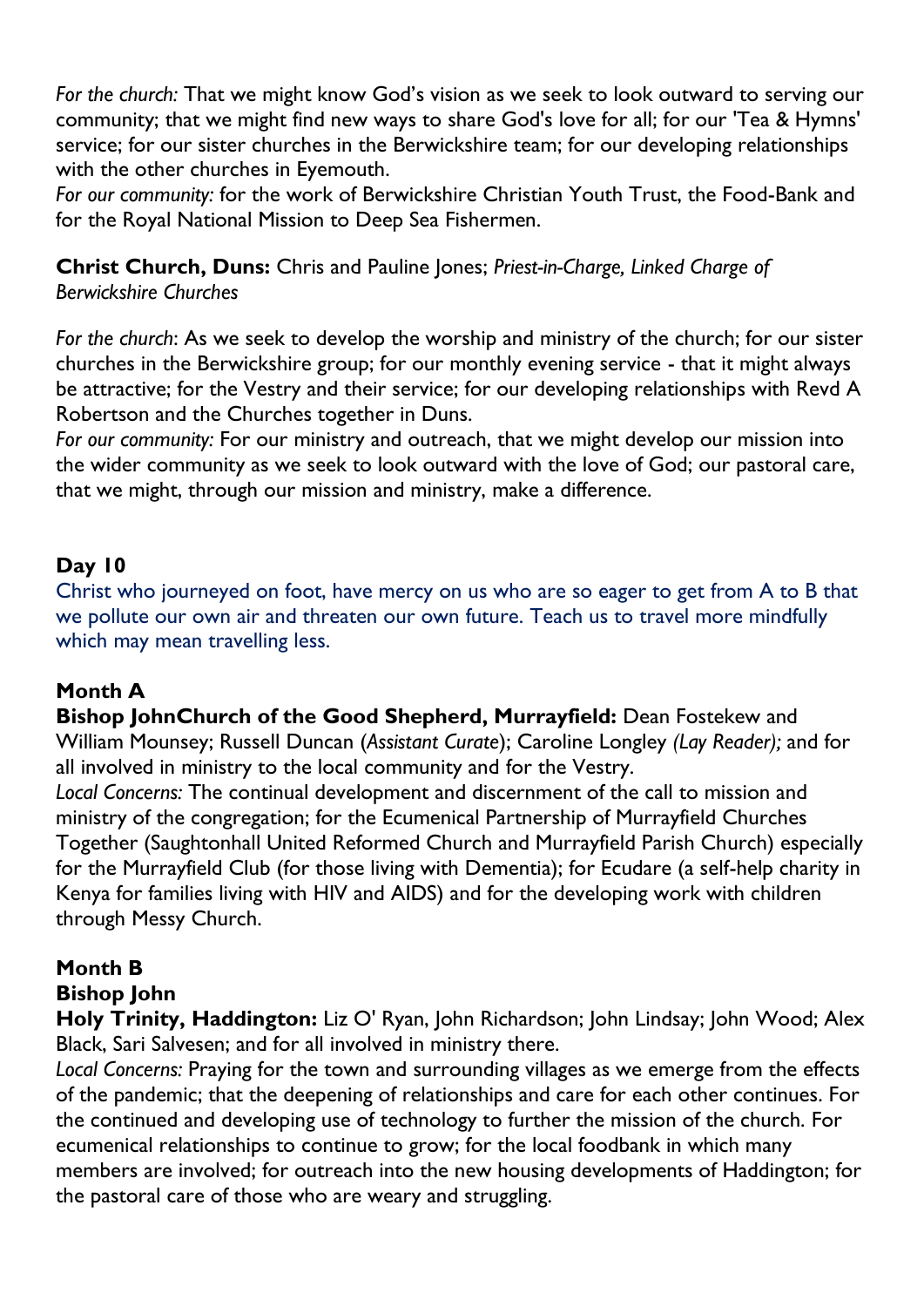We are in awe of our magnificent coastline between the Forth and the Tweed and especially the Special Marine Reserve at St. Abbs and the intricacy of marine life. We pray for reduction in levels of pollution and waste in the sea and on the shore. We pray for the fishing industry.

# **Month A**

#### **Bishop John**

**St Barnabas', Moredun:** David and Margaret Dixon; Alice Anderson; Michael Fuller; Deryck Collingwood and for all involved in ministry there.

*Local Concerns:* Chaplaincy to Erskine Home and Gilmerton Care Home; Mission and Pastoral Work; Social Club; Ecumenical Developments in Ministry, Mission and Education; work in local Primary Schools; partnership with Bethany Christian Trust working in the local area; South East Edinburgh Churches Together (SEECAT).

## **Month B**

#### **Bishop John**

**St Mark's, Portobello:** Sophia Marriage and Jonathan Pryce; David Todd; and all involved with ministry there.

*Local Concerns:* Pray for our vision for the renewal of the building and our life together.

#### **Day 12**

God who calls your church to be your witness in this world. We offer thanksgiving for the work of Eco-congregation Scotland and the many places of worship who are committed to this scheme. We ask that the whole church will take seriously the call to care for your creation.

# **Month A**

# **Bishop John**

**St Columba's by the Castle:** David and Jenny Paton-Williams; Bob and Sheila Gould; Alison and Howard Wagstaff; Niccolo Aliano and for all involved in ministry there. *Local Concerns:* For our care for each other in challenging times; for our offering of church and garden to tourists and passers-by as quiet spaces; for our "Immrama" exhibition, enabling people to reflect on Columba's story and its connections to our world and our lives; for our ecumenical partnership with Augustine United Church and Greyfriars Kirk.

#### **Month B Bishop John**

**Old St Paul's, Jeffrey Street:** John McLuckie, Rector; Jaime Wright, Curate; Lay Readers; and all involved in ministry there.

*Local Concerns:* For all who live and work in the Old Town, and for the changes taking place there. For OSP's presence and service in this community. For discipleship formation for new and continuing Christians. For the Mar Thoma congregation.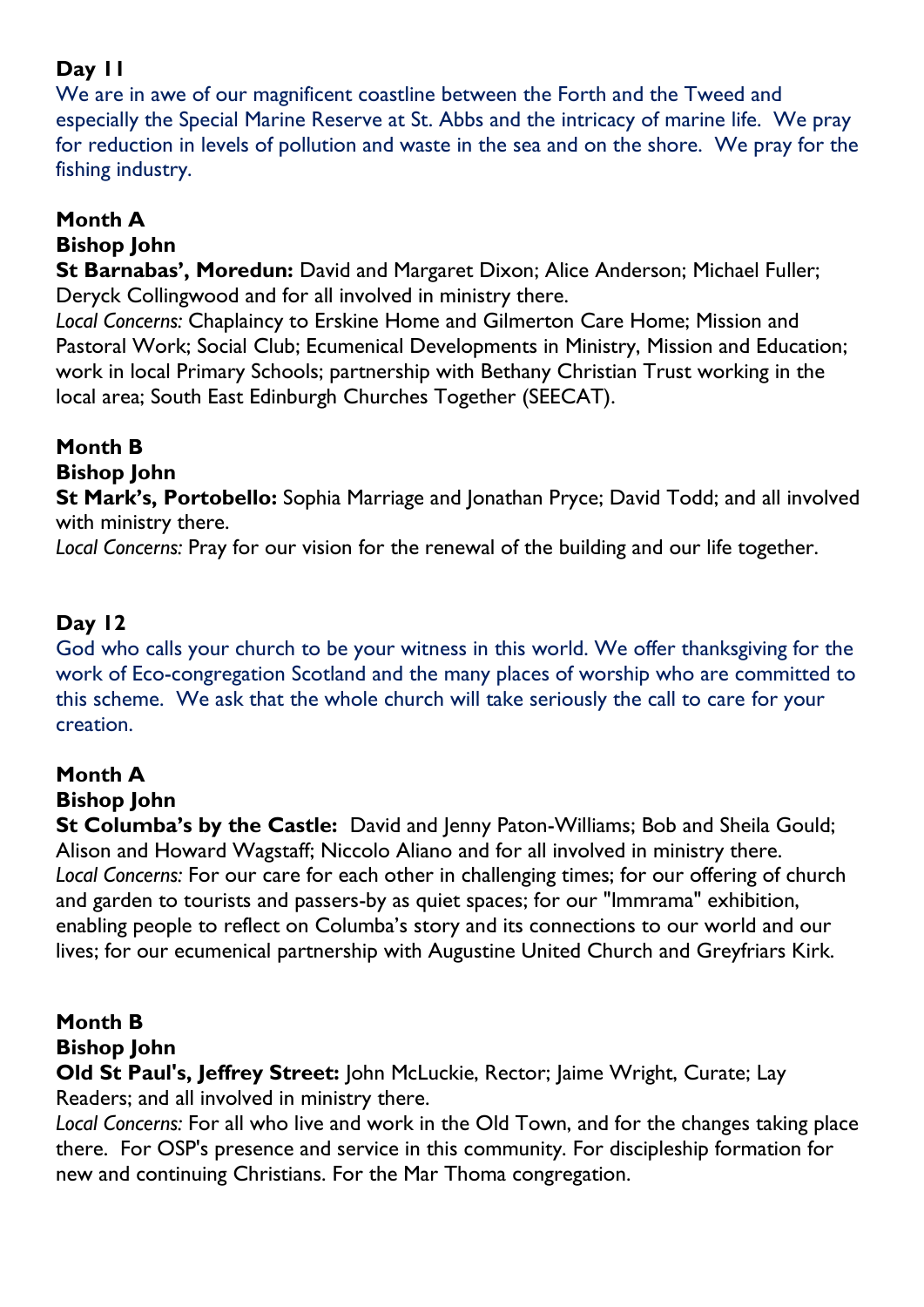Giver of all good things, help us not to grasp for more than we need, or be seduced by the latest fashion, the newest model. May we live modestly and even sacrificially as we grow in love for you and for this beautiful world.

# **Month A**

#### **Bishop John**

**St Mary's, Dalkeith and St Leonard's, Lasswade:** Peter and Fiona Harris; Liz and Mike Jones; Jennie Godfrey; Jacqui du Rocher (curate); Bill and Pat Elliot and for the Vestries and all involved in ministry there.

*Local Concerns*: We give thanks for the increased number of people coming to live in the area. We pray that we may find appropriate ways to engage with them and to raise the profile of the churches in these new communities. We pray also for the challenges of integration as many of the local services such as Doctor's Surgeries, Dentists, and Schools are running at full capacity. Please continue to pray for both congregations as we seek to work with other churches and the wider community in living out our Gospel mission of serving God through loving our neighbours.

Healthlink 360 (formerly Care for Mission) at Carberry

## **Month B**

#### **Bishop John**

**The Priory Church of St Mary of Mount Carmel, South Queensferry:** Mike & Helen Parker; Iain MacRobert; our Vestry and all involved in ministry.

*Local Concerns:* As the town grows significantly, we aim to give a 21st century welcome in our 14th century setting. Ask wisdom as we look for opportunities to connect and reach out; for the Messy Church families, many of whom have no other church link; and for the Food Bank team serving local people who need their help. Pray for our Garden Room Project to be completed and provide essential and improved facilities for both church and community.

#### **Day 14**

We consider local rivers and waterways, thankful for the way they calm and delight us. May they flourish as green corridors for flora and fauna.

# **Month A**

#### **Bishop John**

**St Baldred's, North Berwick:** Simon and Kate Metzner; Mark and Harriet Harris; Michael and Rosemary Hill; Lorna Mortis; and for all involved in ministry there. *Local Concerns:* Building on recent community involvement and continuing use of the new halls and facilities.

**St Adrian's, Gullane:** Simon and Kate Metzner; Lorna Mortis; Michael and Rosemary Hill; and for all involved in ministry there.

*Local concerns:* Building on the existing skills and talents of the congregation to broaden and deepen our appeal.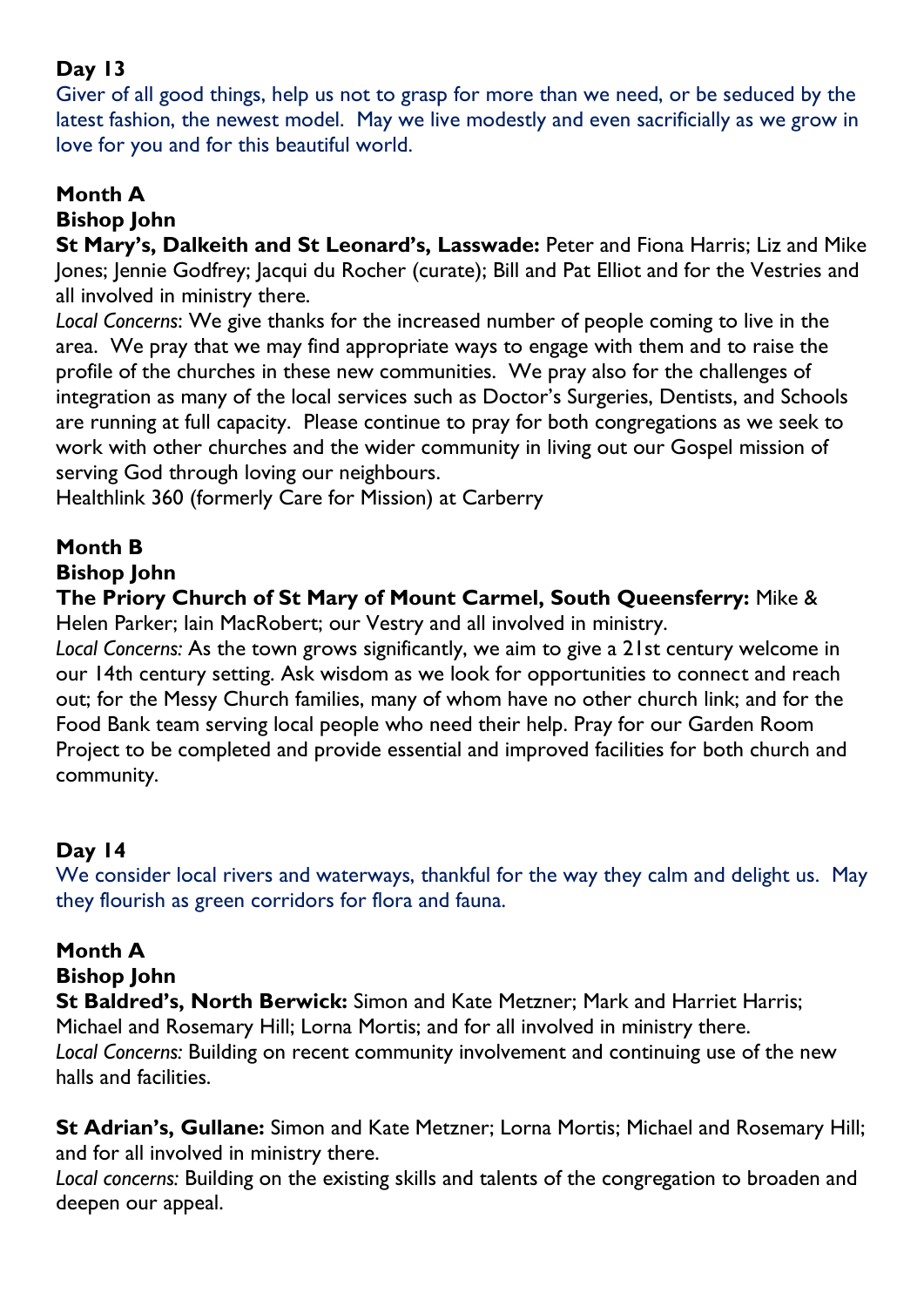**Livingston Ecumenical Parish:** Ron Gregg, Darren Philip and for all involved in ministry there.

*Local Concerns*: For continuing ecumenical cooperation both within the parish and in the wider community through joint worship and chaplaincy work; for opportunities for mission through the work of our ministry team and the ongoing exploration of mission strategy; for developments in lay ministry.

#### **All Churches Together groups in the Diocese Diocese's membership of the Porvoo Communion of Churches**

# **Day 15**

We pray for scientists and ecologists in Universities, Civil Service and Botanical Gardens working to adapt the way we farm and garden in these challenging times.

# **Month A**

# **Bishop John**

**St Peter's, Lutton Place:** Nick and Becky Wills, Sue Whitehouse, Kristee Boyd, and for all involved with ministry there.

*Local Concerns:* Outreach to students and the local community, Partnerships with other organisations working to support refugees, Fresh Start, Basics (Food) Bank and Newington Churches Together. Continuing renovation of our buildings.

# **Month B**

#### **Bishop John**

**Christ Church, Morningside:** Imre Katay-Fodor; Staff: Alex Barrett [Families' Networker], Michael Green [Director of Music], Dorothea Nelson [Church Manager], Elizabeth Pearson [Pastoral Co-ordinator] and George Scott [Verger]; the Vestry *Local Concerns:* The Eric Liddell Centre, our outreach to and within the local community

#### **Day 16**

We rejoice in local parks and gardens as places where children and adults have fun and exercise. May their upkeep be helpful to both humans and animals. We ask God's blessing on Quiet Gardens and their calming effect on visitors, especially those in Edinburgh and Morebattle.

# **Month A**

#### **Bishop John**

**St Anne's, Dunbar:** Diana Hall, Liz Gordon, all involved in ministry there and in our ecumenical partnership with Forth Valley Methodist circuit.

*Local concerns:* For continued growth and deepening of discipleship; for strengthened relationships with agencies across the community; and for development of evangelism, service and witness in the town & surrounding area.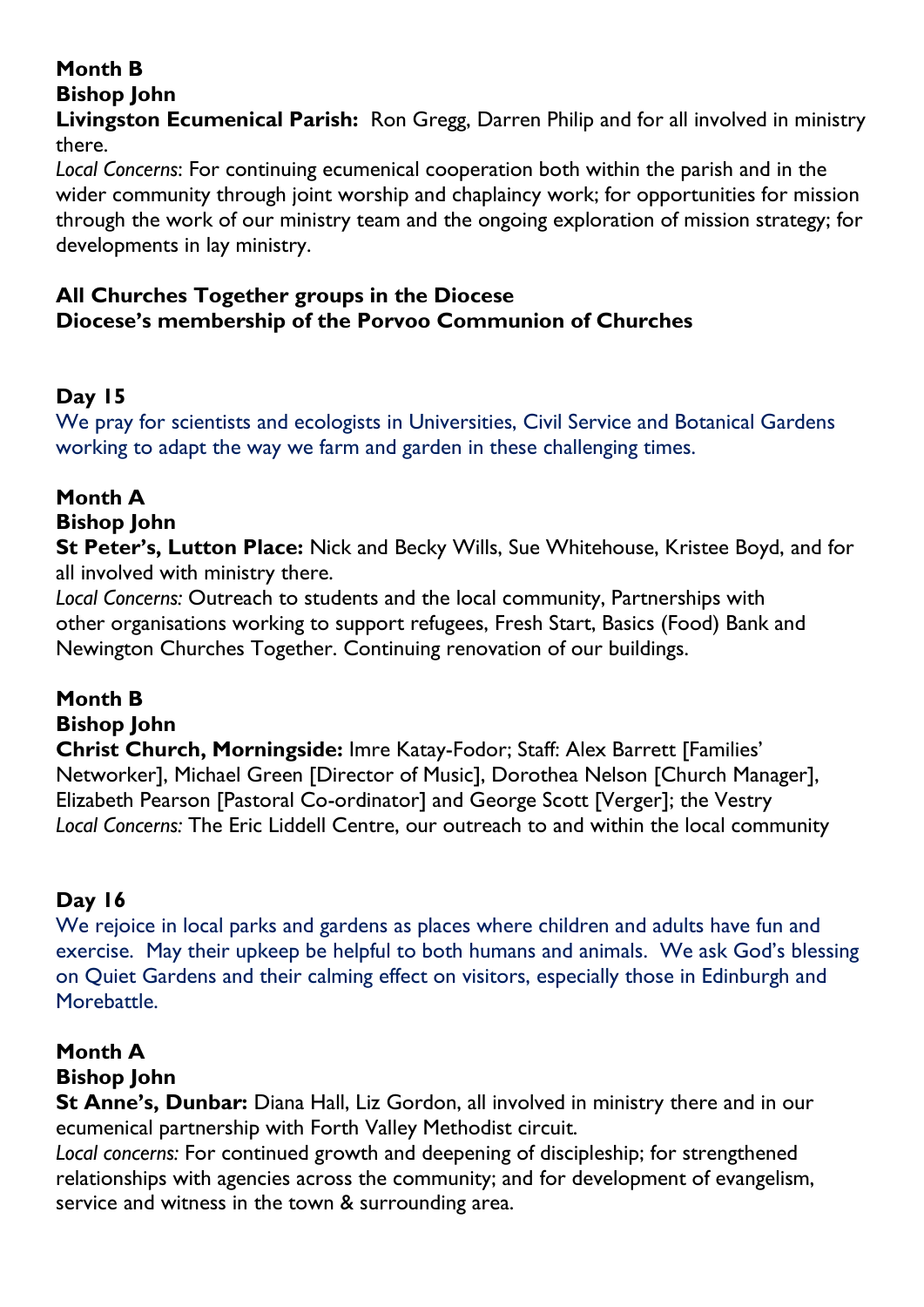**St Peter's, Musselburgh;** Arron Moffat (Priest in Charge); Nicola Hudson (Vestry chair); the Vestry; Malcolm Cunningham (Vacancy Committee chair); and for all involved in ministry there as they seek to appoint a Priest-in-Charge.

*Local concerns:* For the youth & children's work; for the links with other churches through Churches Together; for the Make Lunch initiative with Pinkie St. Peters School and St. Andrews High CofS church.

#### **Day 17**

Merciful God we look with grave concern at reports from the UN and the Intergovernmental Panel on Climate Change (IPCC) which speak of the climate emergency. We ask that future international meetings will dare to take the steps needed to avert disaster and pray especially for COP26 in Glasgow.

# **Month A**

#### **Bishop John**

**St John's, Princes Street:** Markus Dünzkofer; Rosie Addis; Kenneth Boyd; Eileen Thompson; Clephane Hume; Iain Herbert (Operations Manager); and all volunteers, staff and those involved in Ministry, Mission & Governance.

*Local Concerns*: Cornerstone Centre and all those groups that use it, Terrace Users (Cornerstone Café, Cornerstone Bookshop, Alex Bakes, One World Shop), Edinburgh City Centre Churches Together, living into God's mission as Christian presence in Edinburgh's city centre.

#### **Month B Bishop John**

Pray for our link Dioceses around the world

Diocese of Dunedin, New Zealand

Diocese of Cape Coast, Ghana

Diocese of Espoo, Finland within the Porvoo Communion

Pray for Mission Partners serving around the world.

For ecumenical relations with other churches through: Scottish Churches House; Action of Churches Together in Scotland (ACTS); Churches Together in Britain and Ireland (CTBI); World Council of Churches (WCC).

# **Day 18**

God of all green and growing things, we offer praise for the beauty of forests and woodlands, grateful for their role in capturing carbon and producing oxygen to enable the cycle of life. We acknowledge that we have failed to protect the world's forests and ask forgiveness for our foolishness. We pray for restoration so that 'all the trees of the forest will sing for joy' (Psalm 96:12). We pray for wetlands and their particular importance in capturing carbon.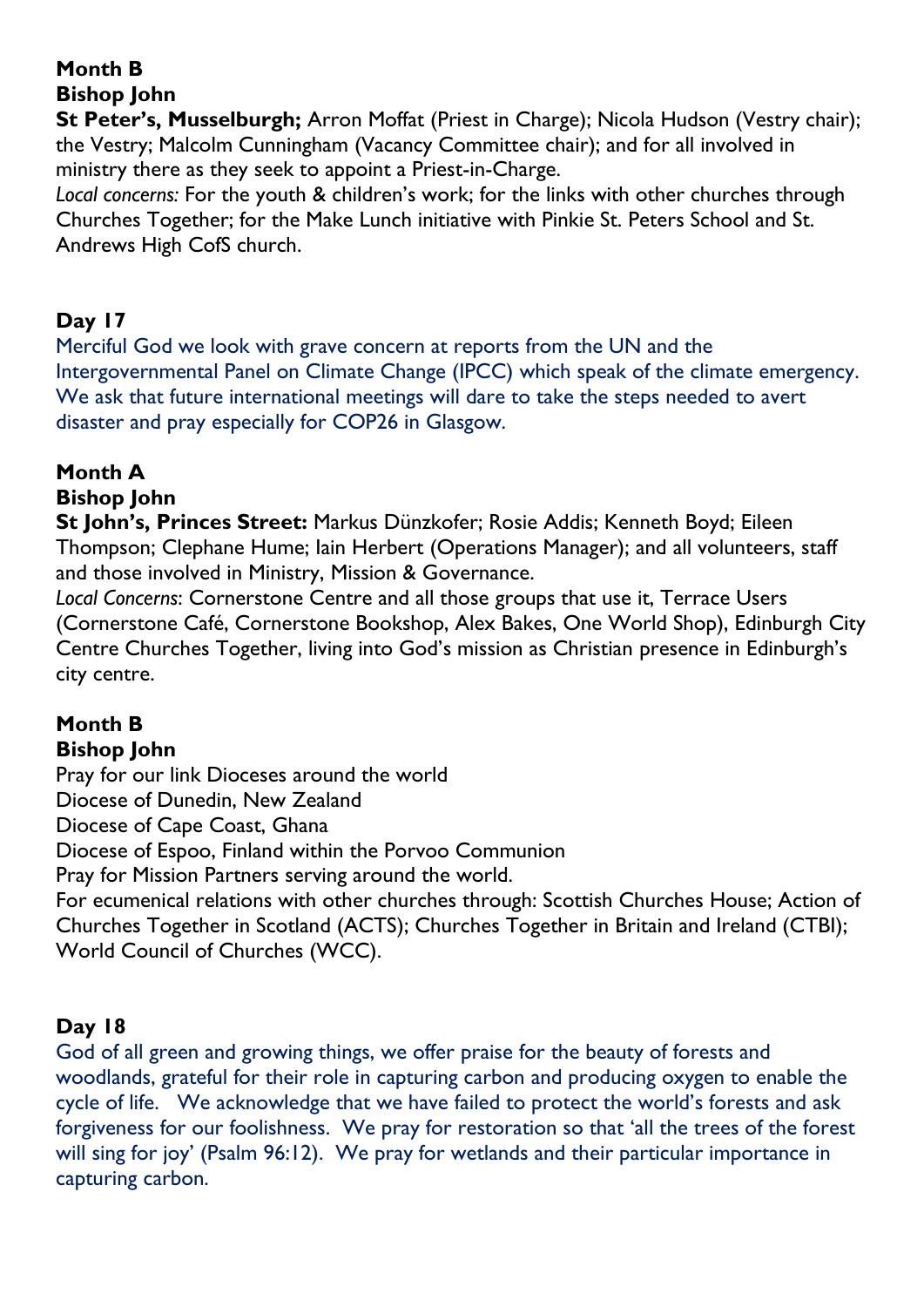#### **Month A and B Bishop John**

**St Peter's, Galashiels:** Simon Cake, *Area Priest-in-charge and Lead Evangelist;* Tim Hatton, *Pioneer Evangelist*. The Vestry and the Ministry Leadership Team working with Simon and the other churches to establish the A7 Centre for Mission. For all involved in ministry there.

*Local Concerns*: For unity in times of tension. For renewed momentum when we emerge from pandemic restrictions. For maintained relationships with youth organisations and for the outreach to children/families through the Sunday Squad (children's ministry) and Messy Church. For the vital work of the Foodbank based in St Peters. For the

chaplaincy opportunity with Gala football club and for other new opportunities through the partnership with the Church Army and relationships with other churches in the town.

**St Cuthbert's, Hawick:** Simon Cake, *Area Priest-in-charge and Lead Evangelist*; The Vestry and the Shared Leadership Team working with Simon and the other churches to establish the A7 Centre for Mission. For all involved in ministry there.

*Local Concerns:* The continuing work of the Vestry in developing Collaborative Ministry for our future. The Ministry of the Pastoral Visiting Team and our work with the housebound through Communion and Chat. Strengthening links with the wider community through new local housing, school, industry, local festivals, and other churches. **Borders Area Council Whitchester Retreat Centre**

**Church Army**

**St John's, Selkirk:** Simon Cake, *Area Priest-in-charge and Lead Evangelist*; The Vestry and the Shared Leadership Team working with Simon and the other churches to establish the A7 Centre for Mission.The work and members of the Ministry Leadership Team: Bernard and Christine Hill; Marnet Hargreave; Margaret Moyes; David and Heather Sceats; Chris Sharpe. All involved in the collaborative ministry and mission of the congregation. *Local Concerns:* The ministry of the Prayer Circle, the Funeral and Bereavement Team, the Healing Ministry Team. The social groups and the pastoral support of those with particular needs. The adult theological study course, 'Travelling On'. That members of St John's will be effective disciples of Jesus Christ in their everyday lives.

#### **Day 19**

Loving God we give thanks for the work of all regional and local authorities and other public bodies especially those of our own diocese. May they be encouraged to care for the natural world and to reduce reliance on fossil fuels.

# **Month A**

**Bishop John**

**St Michael and All Saints:** Martin and Alison Robson; John and Rachel Penman, The Vestry, Choir, Servers and Children's Church and for all involved in ministry there. *Local Concerns:* Work on Welcome Course and inclusivity.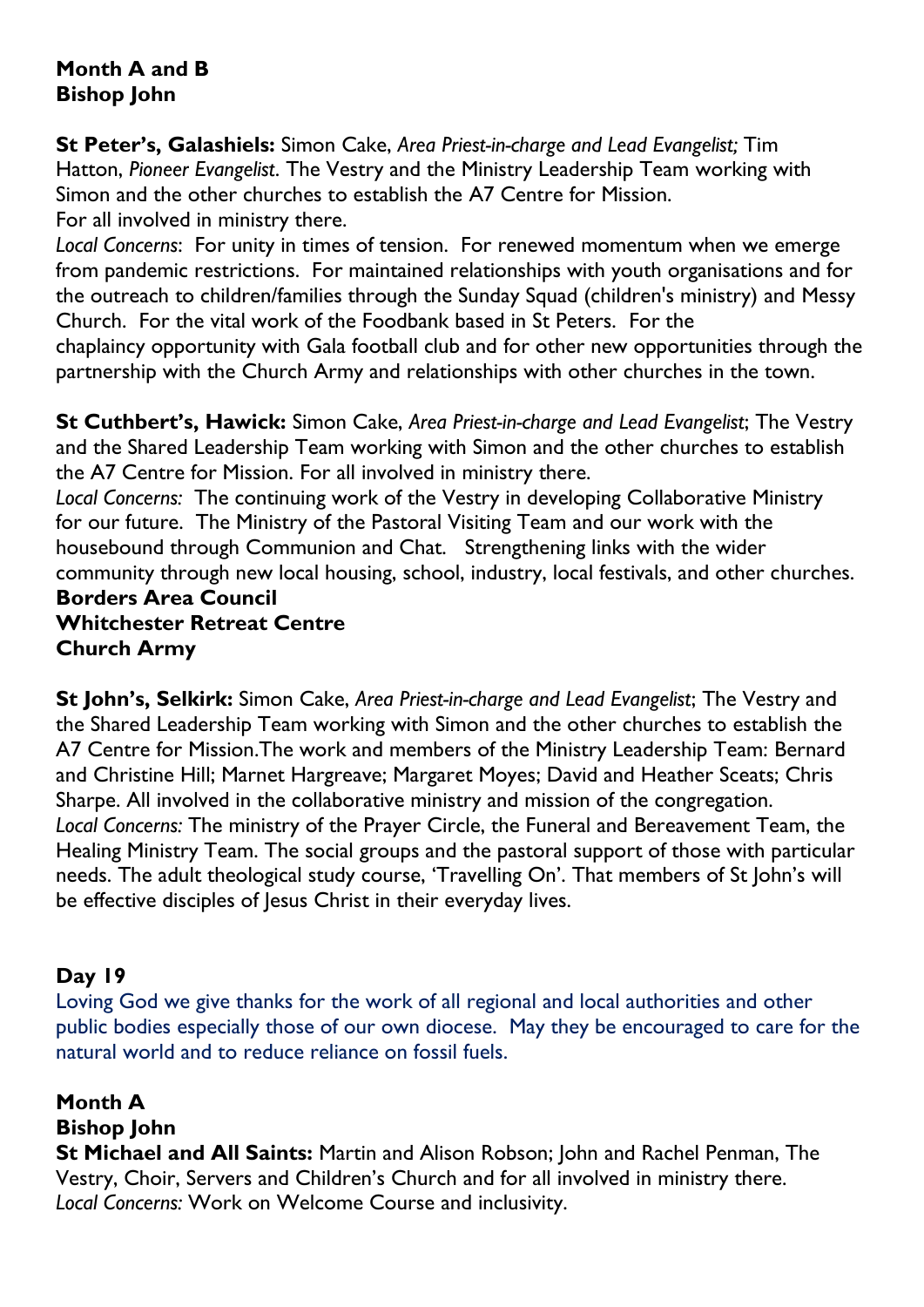**St Andrew's, Kelso:** Bob King; Grace Redpath; the church's active retired Clergy Ursula Shone and Ian Clark; Moira Edwardson (*Lay Reader*); Alan Hall (*Reader Emeritus*). *Local Concerns:* Praying that post-Covid our ministry and outreach will continue to develop both within the local community and far beyond.

#### **Day 20**

Merciful God, we pray for all areas who are in danger from rising seas: for Pacific Islands, the Maldives, the Seychelles, Bangladesh, Vietnam, Indonesia and Netherlands.

# **Month A**

#### **Bishop John**

**St Cuthbert's, Colinton:** Nicki and Iain McNelly, Lesley & Colin Penny, Caroline Daye and all involved in ministry there.

*Local Concerns:* Development of work with children. Creative ministry to older people and to people with dementia. Please pray for us – for imagination, as we hope to grow in faith and love and continue to contribute to the life in this area and to manage change creatively.

#### **Month B Bishop John**

**St Fillan's Buckstone:** In Vacancy; Anthea Griggs (Retired).

*Local Concerns:* Pray for a new rector; for our pastoral team; for all the community groups who use our buildings that they may safely gather again; for our continued support to St Salvador's foodbank and St Catharine's Convent and their work with homeless people; for skills in developing our ministry to the elderly, frail and housebound members and finding a 'new normal'.

# **Day 21**

We ask you God for wisdom, strength and courage in our church's response to the current emergencies – should we lobby, protest, take practical measures, use our money differently, incorporate more green spirituality into our worship?

#### **Month A**

#### **Bishop John**

**St James the Less, Penicuik**: Nick Bowry, *Rector*; Neville (*NSM*) and Tilly Suttle; Peter Woodifield (*NSM*) and Markie Woodifield; Joy Middleton and Chris Shaw (*Lay Readers*); the Vestry, Choir and all involved in facilitating the church's life of worship, prayer, pastoral care and mission.

*Local concerns:* For the congregation to continue to grow in faith, love and action; to continue to reach out to help our local community and work ecumenically in the town. To reach out to those wary of returning to church and strengthen our links with the local Primary Schools. Seeking to support all who have and continue to suffer from the effects of COVID-19 (health and economically), and to support refugees and Afghans resettled into Penicuik.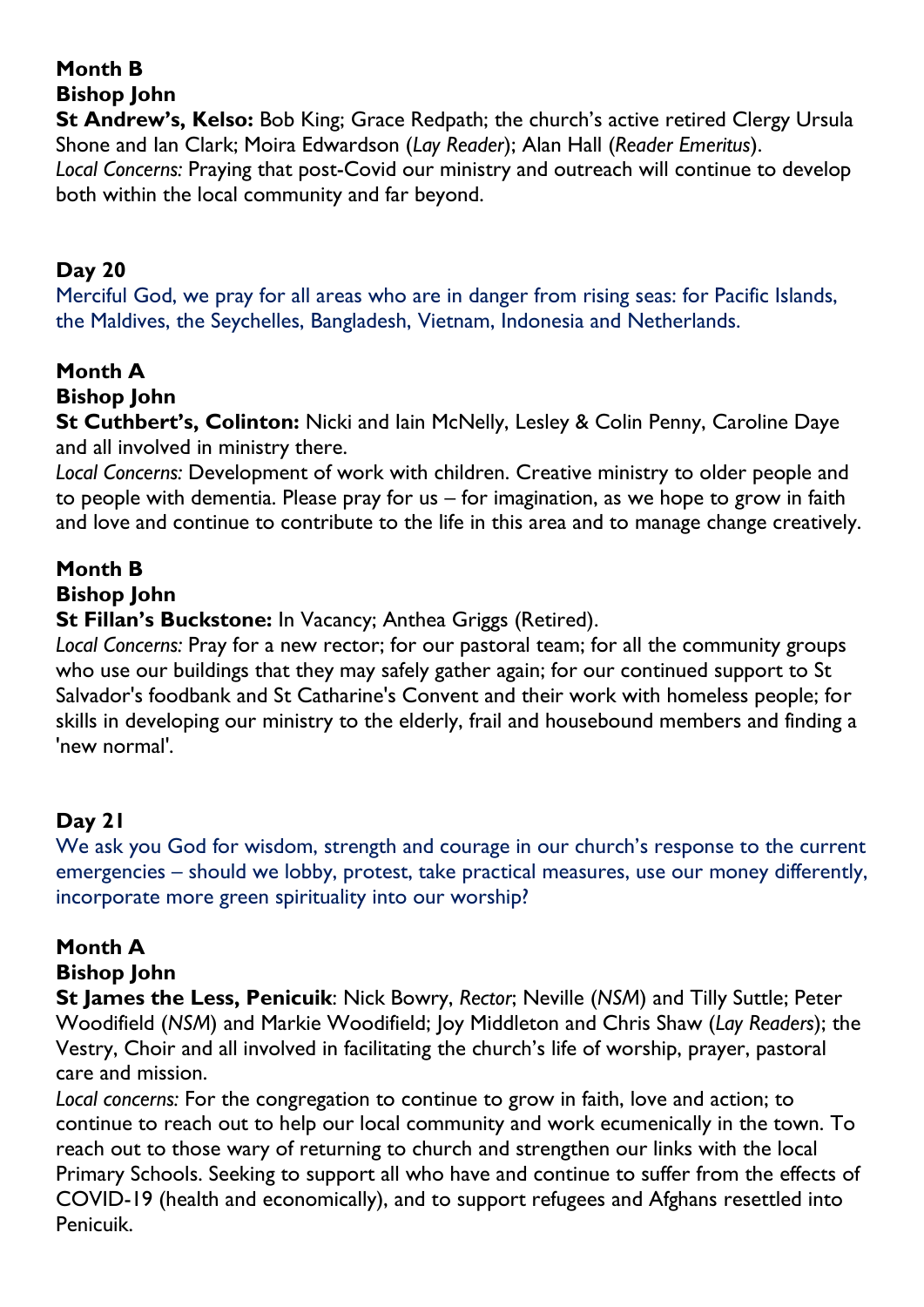**St Mungo's, West Linton**: Nick Bowry (*Rector)*; Neville (NSM) and Tilly Suttle; Peter Woodifield (*NSM*) and Markie Woodifield; Chris Shaw (Lay Reader); and all involved in facilitating the church's life of worship, prayer, pastoral care and mission. *Local Concerns:* The West Linton Churches, Bethany Care Van Team, developing strong links with the Primary Schools, maintaining our ministry to children on a Sunday, supporting the ecumenical Messy Church, and Peeblesshire Youth Trust. Continuing our ecumenical initiatives. To reach out and be more visible in the area.

# **Day 22**

God of justice and mercy we give you thanks for all who work in Fair-Trade. May all businesses and trade negotiators deal fairly with primary producers.

# **Month A**

#### **Bishop John**

**Collegiate Church of St Matthew, Roslin, (Rosslyn Chapel):** Joe and Jacqui Roulston; Isla Shanks (Lay Reader); Harry Stoddart (Lay Reader); and for all involved in ministry there.

*Local Concerns:* Ministry of welcome and prayer to visitors. Restoration of the Chapel and renewal of the worshipping community. Ministry to younger parents and their children. The management and staff of the Visitor Centre.

# **Month B**

### **Bishop John**

**Hermitage of the Transfiguration in Roslin and Loanhead:** John Halsey. *Local Concerns:* The Divine Office. The Ministry of prayer. The unity of God's people. The homeless. Local concern for the mentally and physically handicapped. Community at L'Arche.

# **Day 23**

We look in awe and wonder at the sky and reflect on the birds and insects of the air and the ever-changing majesty of the planets and stars. We lament that the quality of air we breathe is sometimes unhealthy.

#### **Month A**

#### **Bishop John**

**Emmaus Community of St Benedict:** Prayer intentions: for the ongoing life and witness of this new monastic community which finds its stability within the Diocese.

# **Month B**

**Bishop John and Clare For leadership within our Province. For the College of Bishops:**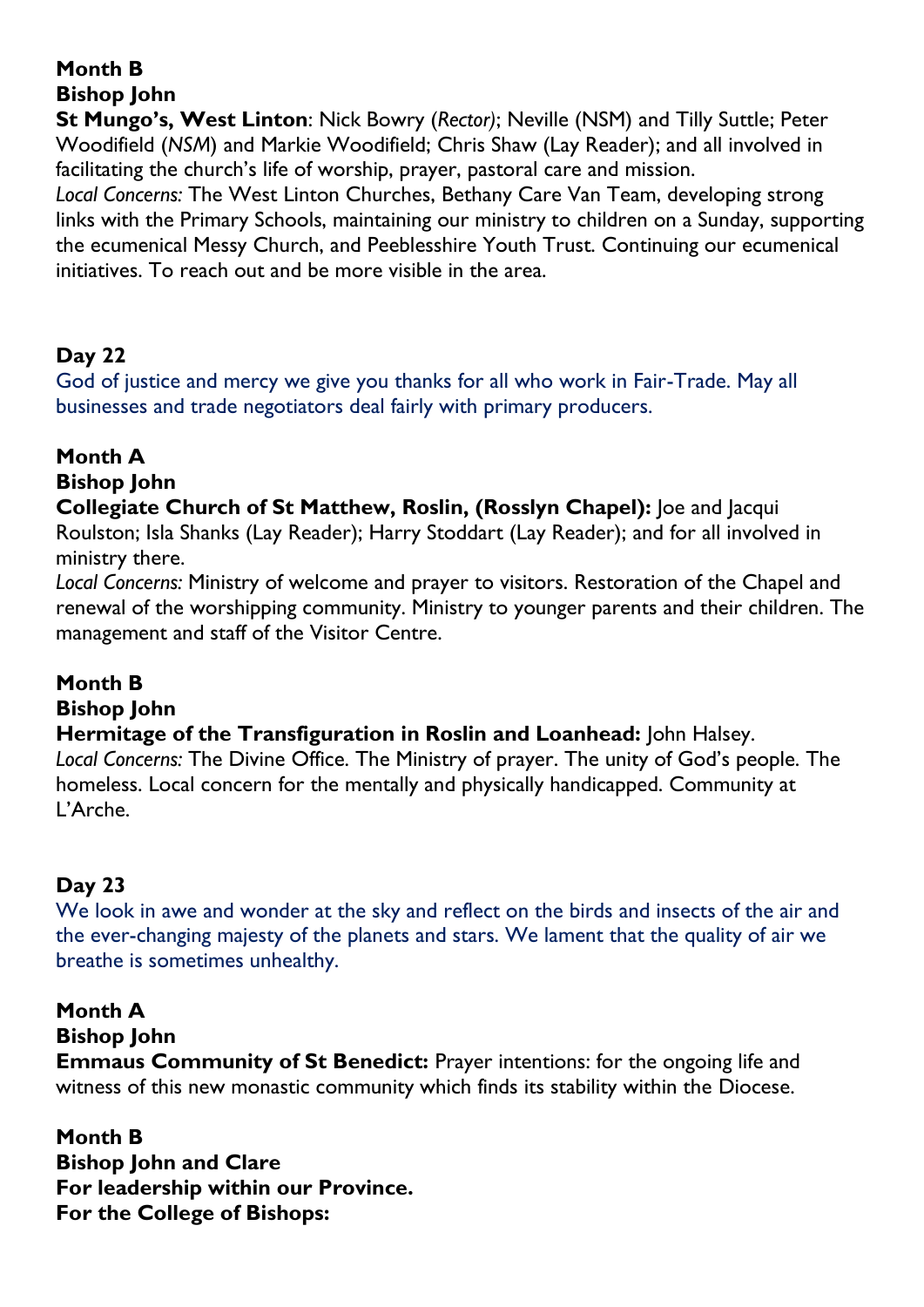Mark, Primus & Bishop of Moray, Ross and Caithness; Anne, Bishop of Aberdeen & Orkney; Kevin, Bishop of Glasgow; Andrew, Bishop of Brechin; Ian; Bishop of St Andrew's, Dunkeld and Dunblane, Keith, Bishop of Argyll and the Isles;

**Retired Bishops:** +Douglas and Pat Cameron; +Bruce and Elaine Cameron; +John Crook; +Frederick Darwent; +Lawrence Luscombe; +John Taylor; +Idris and Alison Jones; +Richard and Jean Holloway; +Bob Halliday; +Brian and Lissa Smith; +Robert and Lily Gillies; +David and Alison Chillingworth; +Gregor Duncan;

#### **For the Anglican Communion, the Anglican Consultative Council and Primates' Meetings**

## **Day 24**

Creator God who has given to us the ability to be creative scientists and engineers, we pray for departments and businesses across Scotland working towards delivering effective green energy and technology into our everyday lives.

#### **Month A**

#### **Bishop John**

**Holy Cross, Davidson's Mains:** Stephen and Izzy Holmes; and for all involved in ministry there.

*Local Concerns:* Pray for our congregation as we develop plans for the future; for a deepening of prayer, for growth and for mission in our local community; for the Reindeer Playgroup and other groups using our hall; and for the Syrian Orthodox community who share our church.

#### **Month B**

#### **Bishop John**

**St Andrew's, Innerleithen and St Peter's, Peebles:** Revd Andrew Taylor-Cook, Colin and Maureen Chaplin, worship leaders and visiting ministers; and for the ministry of the congregations there.

*Local Concerns:* Our services and worship; our fellowship and fundraising;

# **Day 25**

Merciful God, we pray for all people who may lose their homes or livelihoods due to drought, extreme heat and increased frequency of forest fires. For Central Africa, Australia, South America and Russia.

#### **Month A**

#### **Bishop John**

**St Philip's and St James, Goldenacre:** Jane Maclaren, *Priest-in-charge*; Jane Green, *Associate Priest,* the Vestry and congregation as they welcome new people and work towards getting the church, halls and garden to fulfil their potential for the local community.

*Local concerns*: St James is right by a bus stop on a busy thoroughfare. It has the potential to support lonely people locally, develop a stronger partnership with the Nursery that meets in the halls and explore some intergenerational work. The beautiful murals are a well-kept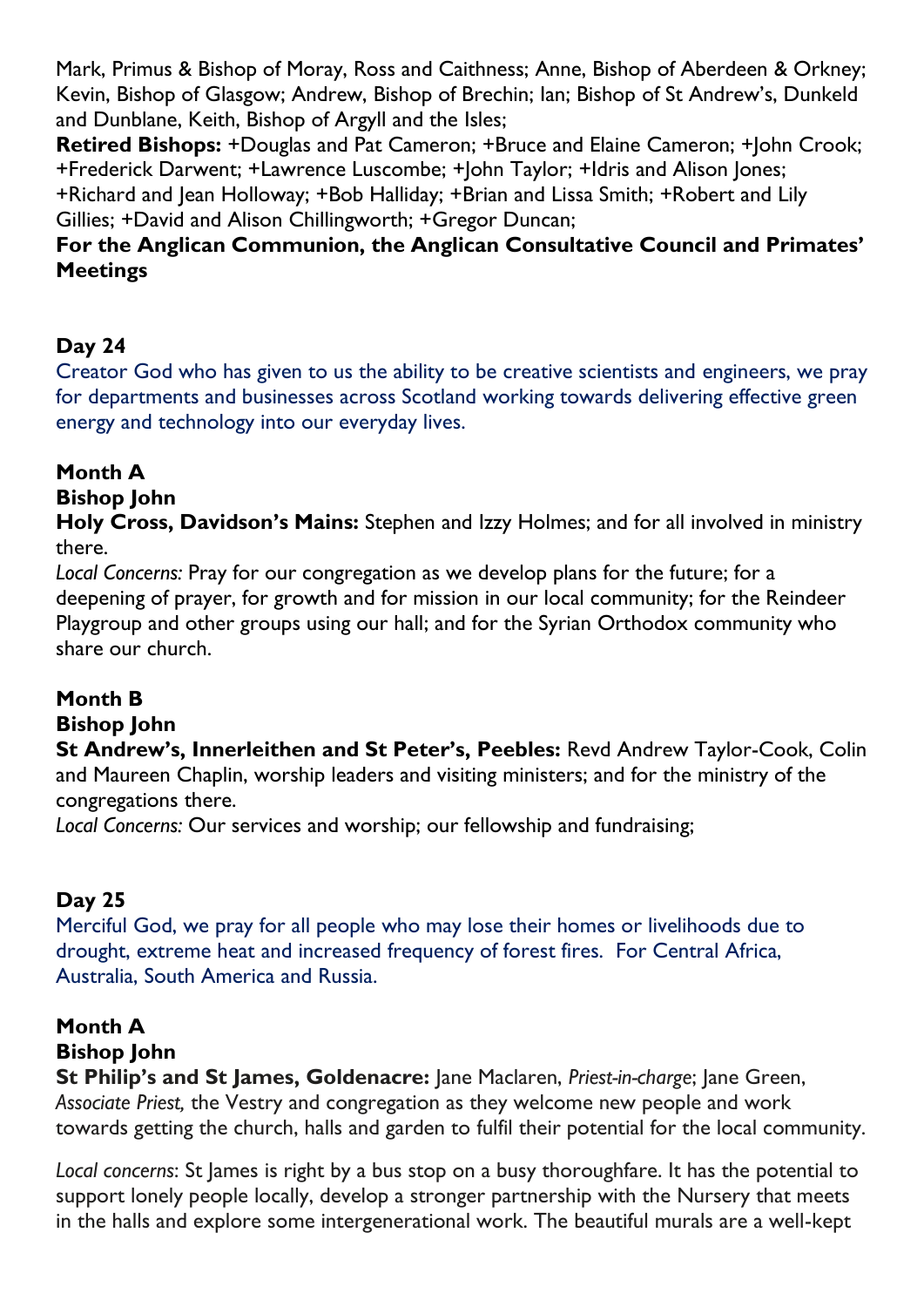secret. The church is well-placed to be an inspirational space for creative worship and hospitality in Trinity and Inverleith.

# **Month B**

#### **Bishop John**

**St John's, Jedburgh:** For the congregation and community of St John's during interregnum and for all involved in ministry there: Canon Bob King, interim pastor, and all the Diocesan clergy providing cover.

*Local Concerns:* For the work of Vestry in discerning the future of sacramental ministry, outreach and mission in Jedburgh. For the reawakening of communal and ecumenical activities after the Covid pandemic.

# **Day 26**

Gracious God we give thanks for the many charities that work to protect the natural environment. Thank you for volunteers around the world who pick litter, care for animals and plants, share knowledge and campaign to protect the world which we love.

# **Month A**

#### **Bishop John**

Pray for the work of our Area Councils: Borders; Edinburgh East; Edinburgh Forth; Edinburgh South; Edinburgh South West; Mid & East Lothian; West Forth.

# **Month B**

#### **Bishop John**

**Scottish Episcopal Institute:** Anne Tomlinson, Principal of the SEI; Richard Tiplady, Director of Studies; Linda Harrison, Administrator; Students across the Province. **Provincial Director of Ordinands:** Ian Barcroft **Warden of Lay Readers:** Janet McKinnell

# **Day 27**

We reflect on our society's failing in the use of the Earth's resources and confess our sin. We ask God for wisdom, strength and courage so that we can challenge industry and institutions for the sake of the planet.

# **Month A**

#### **Bishop John**

**Holy Trinity, Melrose:** Philip and Kate Blackledge; Margaret and Richard Pedersen; Dennis Wood; Isobel and Sandy Ryrie; Mary and Dick Edwards; and for all involved in ministry there.

*Local Concerns:* for the Mission and Growth of the church, particularly the work with young people and new styles of worship. For renewed engagement with the local community and ecumenical work, and for the foodbank. Fairtrade within the town, The Borders General Hospital, and community groups who use our buildings.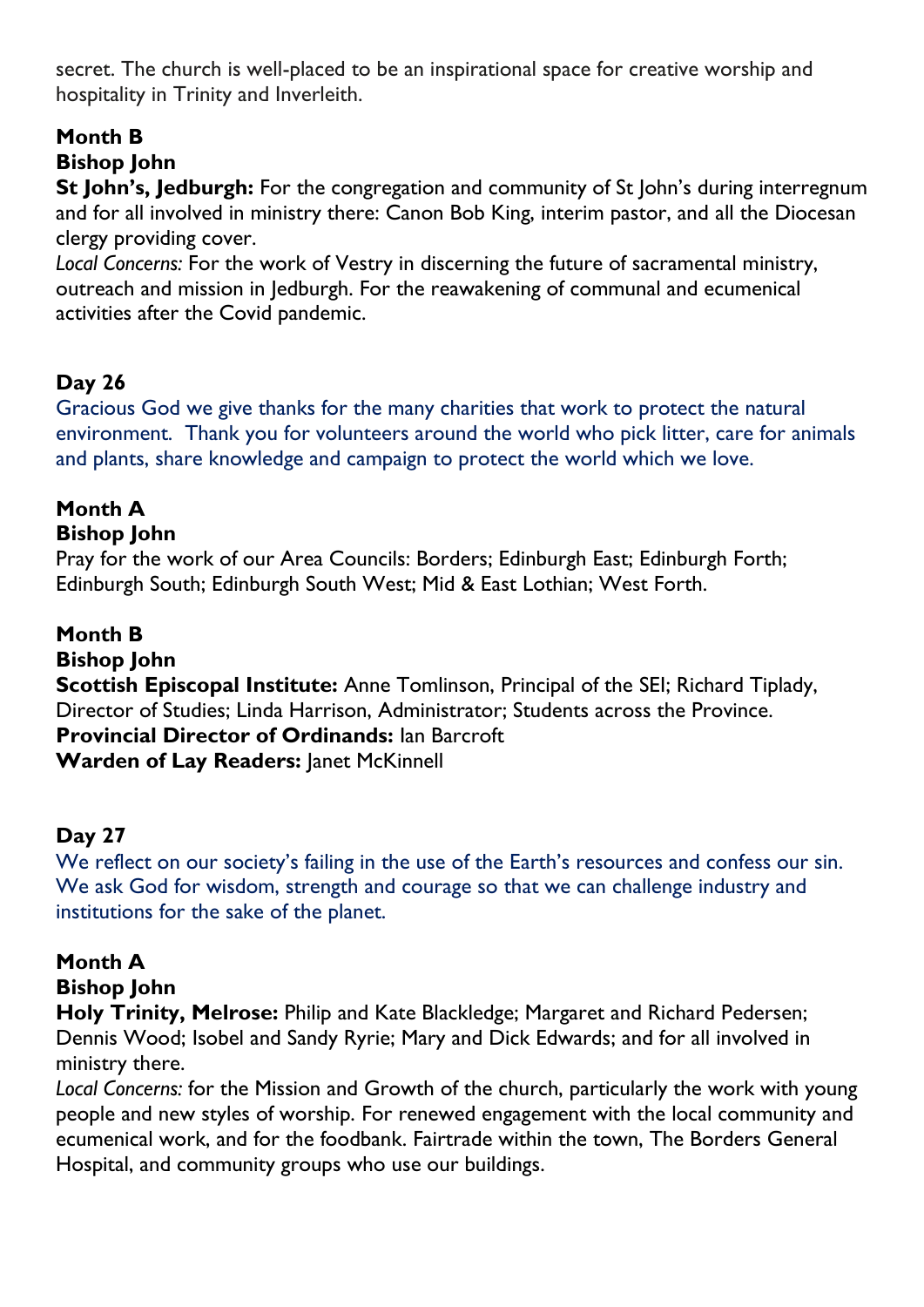**St James', Leith:** Iain Lothian, and for all involved in ministry there.

*Local Concerns:* Outreach among families and young people. Development of creative liturgy and worship space. Deepening of community life. Cooperation with other local churches. Partnership with Leith School of Art. Hospitality to local communities, esp. through the arts.

Projects led by members: Soul Marks Trust, Fischy Music, Greener Leith, Building Bridges. Projects we support: L'Arche, Bethany Trust Care Shelter, Cyrenians, Eco Church, Fair Trade Church, Inclusive Church, Leith Churches Together supporting the Port Chaplaincy, Leith Primary Arts project, Mercy Corps, Tear Fund.

#### **Day 28**

We reflect on our use of money and investments and pray that we will have courage if we sense that we need to shift our priorities.

#### **Month A**

**Bishop John** 

**Educational Chaplaincies:** University of Edinburgh, Harriet Harris, Paul Foster; Frances Burberry; Heriot-Watt University.

**All School Chaplains** in primary and secondary schools.

#### **Youth Work and Sunday School workers**

#### **Month B**

**Work Place Chaplains:** Judith Wilkinson, Fort Kinnaird; Reuben Addis, Cameron Toll; Anne Gray, Scottish Fire and Rescue Service, Andrew Gregg, City Centre.

## **Theatre Chaplains** David Todd

#### **Cursillo**

#### **Air Training Corps Chaplains**

#### **Day 29**

We turn our awareness to the ground beneath our feet and remember the ancient rock and the living soil which supports and sustains the whole eco-system. We pray for the health of the soil in our farms, countryside and gardens.

#### **Month A**

Bishop John, *Diocesan Standing Committee Convener*; Sophia Marriage, *Mission & Ministry Committee Convene*r; Godfrey Robson, *Finance & Management Committee Convener;* Alex Stewart, *Buildings Committee Convener;* Patricia Peattie*, Personnel Committee Convener*; Tim Tunley, *International Committee Convener;*

**Special Intentions:** All who serve on Diocesan Committees. **Mission and Ministry Committee** *Convener, Sophia Marriage* **International Committee** *Convener, Tim Tunley* **Youth and Children** *Claire Benton-Evans*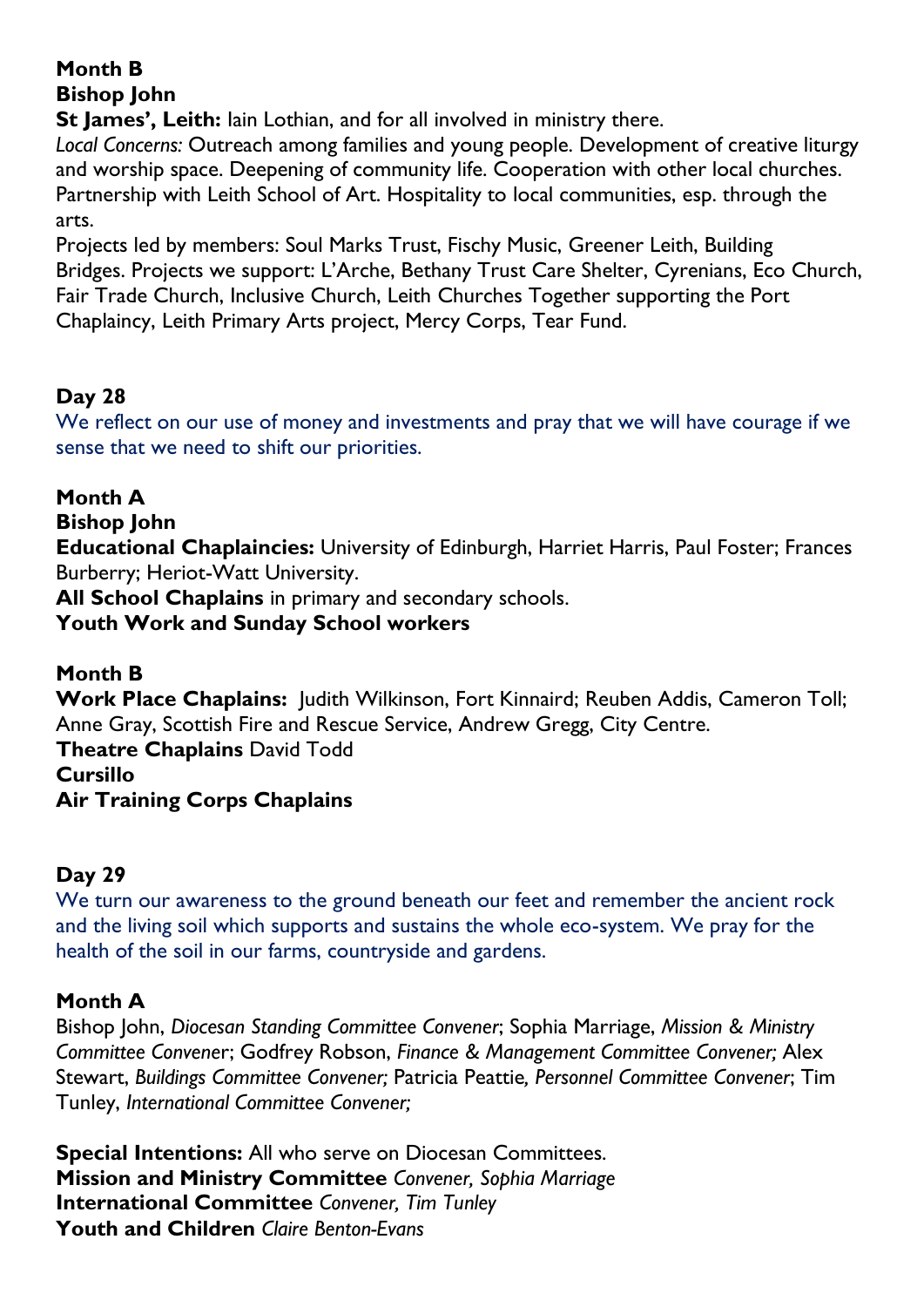#### **Pray for those involved in Enabling Ministry:**

Ian Barcroft *Provincial Director of Ordinands;* Diana Hall *Assistant Director of Ordinands;*  Christine Barclay, Philip Blackledge *Diocesan Advisor;* Janet McKinnell *Warden of Readers;* David Paton-Williams *IME 4-6 (Curates);* Jane MacLaren *Ministry Coordinator*

#### **Day 30**

As we develop our green spirituality, bless our efforts to partner with all who are concerned for our planet. May we be humble and recognise that the teaching of the church has sometimes been part of the problem. Help us to find common ground across religion and culture.

## **Month A**

**Bishop John**

#### **Social Responsibility in the Diocese.**

Pray for all who work and minister to those who are affected by Homelessness,

Urban and Rural Poverty, Refugees and Asylum Seekers

Pray for all who work and minister to those are affected by HIV/AIDS, Marion Chatterley. Alzheimer's/Dementia and Mental Health issues.

Faith in Older People Project

# **Month B**

#### **Bishop John**

All clergy with Commissions, Warrants and Permission to Officiate in the Diocese; Retired Clergy; Clergy widows; All retired and elderly people; for all those who care for and support them at home and all agencies concerned with their well-being.

#### **Day 31**

God of justice and mercy we give thanks for those who have worked in oil, gas and coal industries and who have provided energy for our homes, work-places and hospitals. As the energy sector changes, we ask for a Just Transition for all whose jobs will be impacted.

#### **Month A**

#### **Bishop John**

#### **For all who work in healthcare occupations**

Duncan MacLaren, *NHS Lothian*; Timothy Njuguna, *Forth Valley NHS Trust*. Please pray for the generic ecumenical chaplaincy teams that serve most of our hospital trusts and for our chaplains in hospitals, hospices and all places of healing.

**Month B Bishop John Faith in Older People, FiOP;** Maureen O'Neill, Mary Wilkinson. **The Pastoral Group**; Bill and Pat Elliot, Marion Goldsmith.